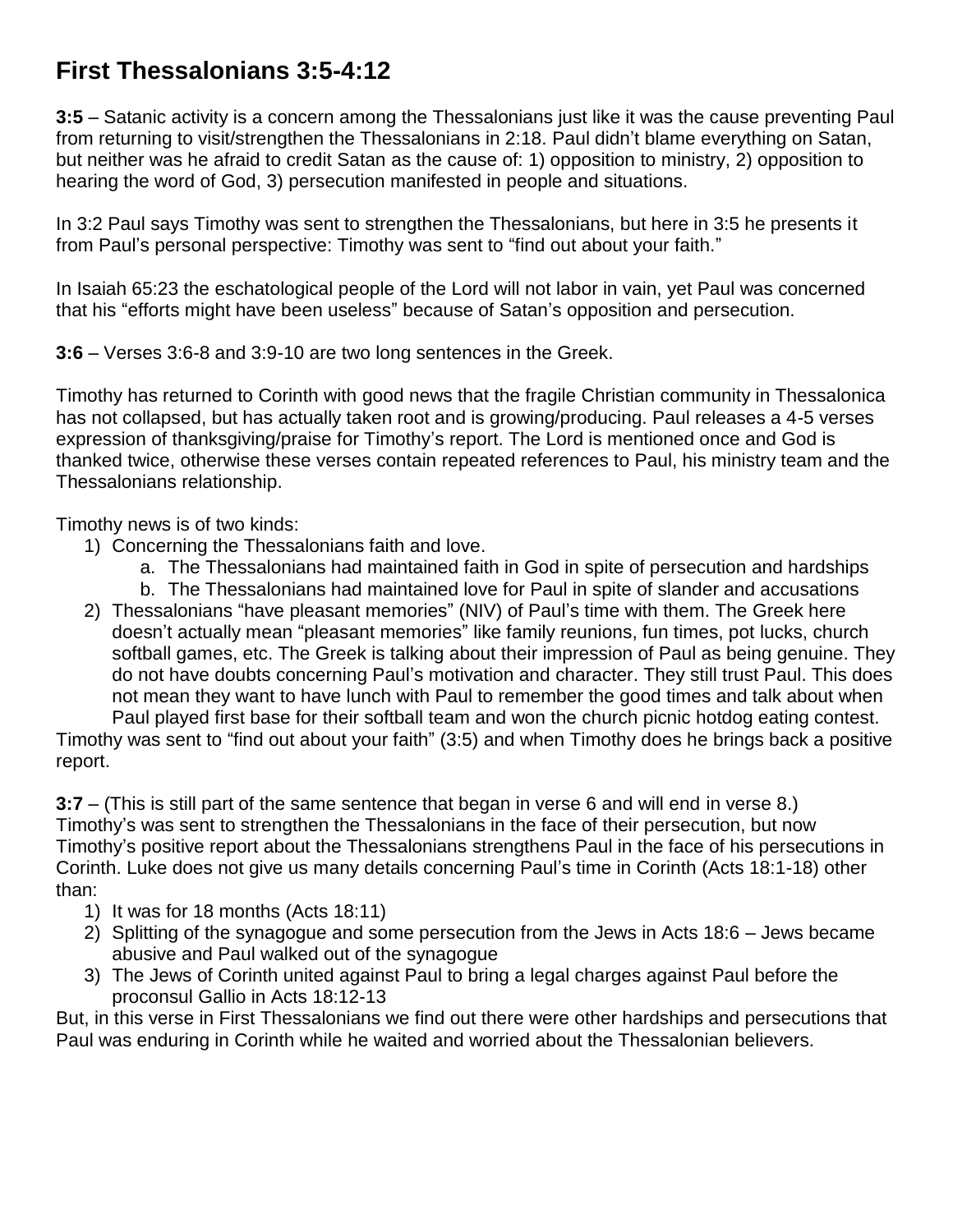**3:8** – (the last part of the one Greek sentence in 3:6-8) Paul is encouraged in his ministry because of the Thessalonians continued faithfulness. In fact, Paul says it is a matter of life and death for him. Instead of his persecutions in Corinth crushing him, these persecutions are now a source of life because the Thessalonians have persevered. They are standing firm! Paul is alive with hope and purpose! Now, the Thessalonians must continue! The conclusion of this long sentence sends Paul into the next long sentence expressing thankfulness to God!

**3:9-10** – This sentence begins with a rhetorical question that tries to express Paul's overwhelming thankfulness and joy concerning the Thessalonians continuing in the faith. Paul includes all his fears, worries and answered prayers so far mentioned in this letter in this sentence (or, two verses). The thanksgiving that Paul expresses involves thankfulness concerning the Thessalonians, but mostly Paul is thankful that his anxiety is relieved and he is no longer consumed with fear that the Thessalonians have failed in their faith. Yes! Paul worried! See 2 Corinthians 11:26-29 – "…besides everything else, I face daily the pressure of my concern for all the churches…"

**3:11-13** – As is typical of Paul's letters he prays after he has expressed thanksgiving for a resolved concern.–

**3:11** – Prayer for the way to Thessalonica be "cleared." The Greek phrase translated "clear the way" is *kateuthunai ten odon emon* and means "to make or to create a straight path" that someone can walk in. In context it refers to the leveling and removal of obstacles that Satan has used to prevent Paul from meeting with the Thessalonians.

**3:12** – Prayer for the fruit of love be manifest. The Greek means to make more and to cause to overflow

**3:13** – Prayer for strengthening so they will be able to stand ("blameless" and "holy") before the Father when Jesus returns. Point here is they must be made ready and they must be prepared to stand before God. At the bema seat the motives of men's behaviors will be exposed. (First Corinthians 4:5) (Job 12:21-22; Acts 17:11)

"coming" or "arrival" is from the Greek technical term *parousia* which was used to refer to the visit of a king or an emperor, and also for an appearance of a god visiting a man.

Amos 5:18 – "Woe to you who long for the day of the Lord." Zechariah 14:5 – and will come the Lord my God and all the holy ones with him."